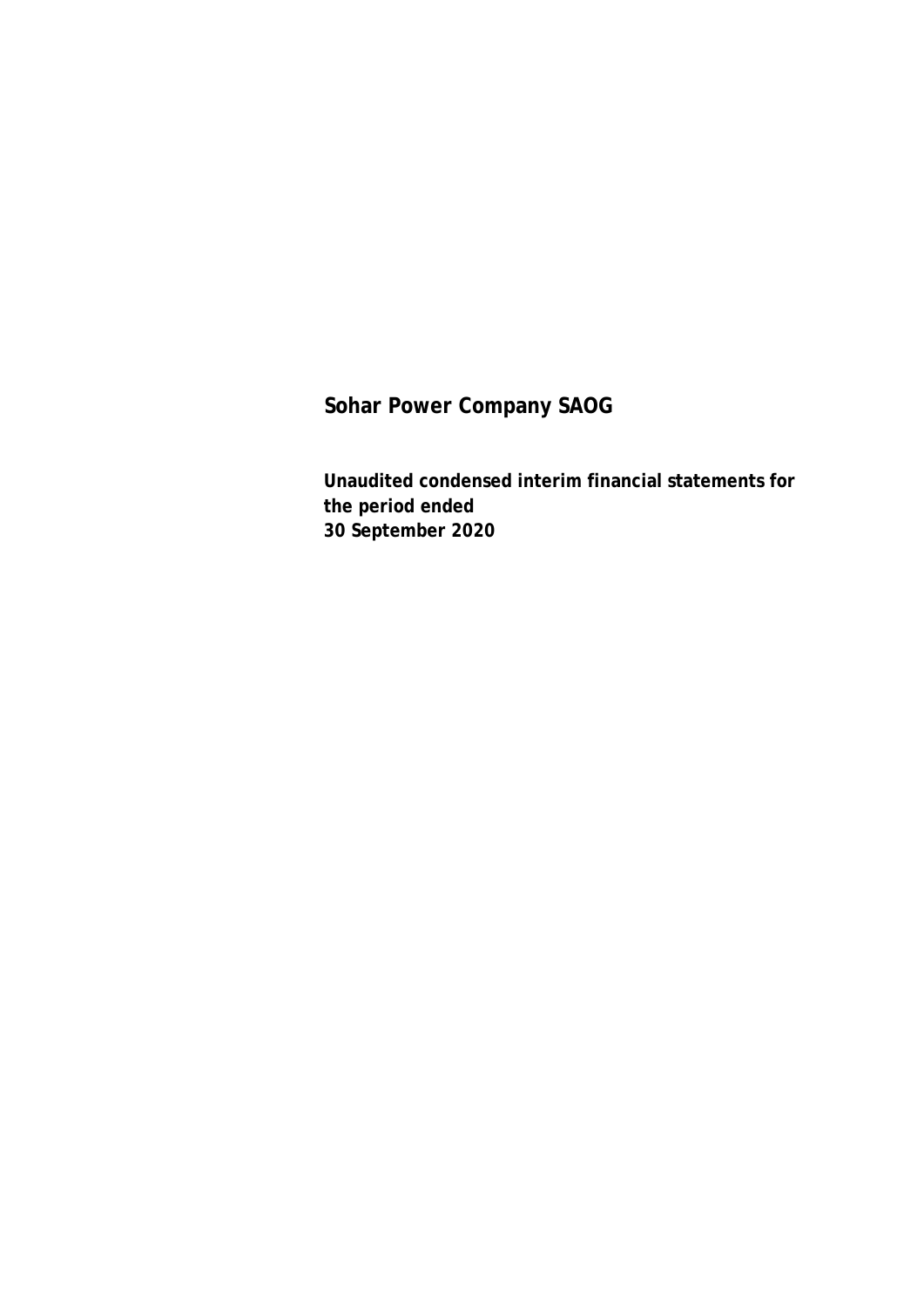**Unaudited condensed interim financial statements for the period ended 30 September 2020**

| Contents                                     | Page         |
|----------------------------------------------|--------------|
| Directors' report                            | $2 - 3$      |
| Statement of financial position              | 4            |
| Statement of profit or loss                  | 5            |
| Statement of other comprehensive income      | 6            |
| Statement of changes in shareholders' equity | 7            |
| Statement of cash flows                      | 8            |
| Notes to the financial statements            | $9 -$<br>-16 |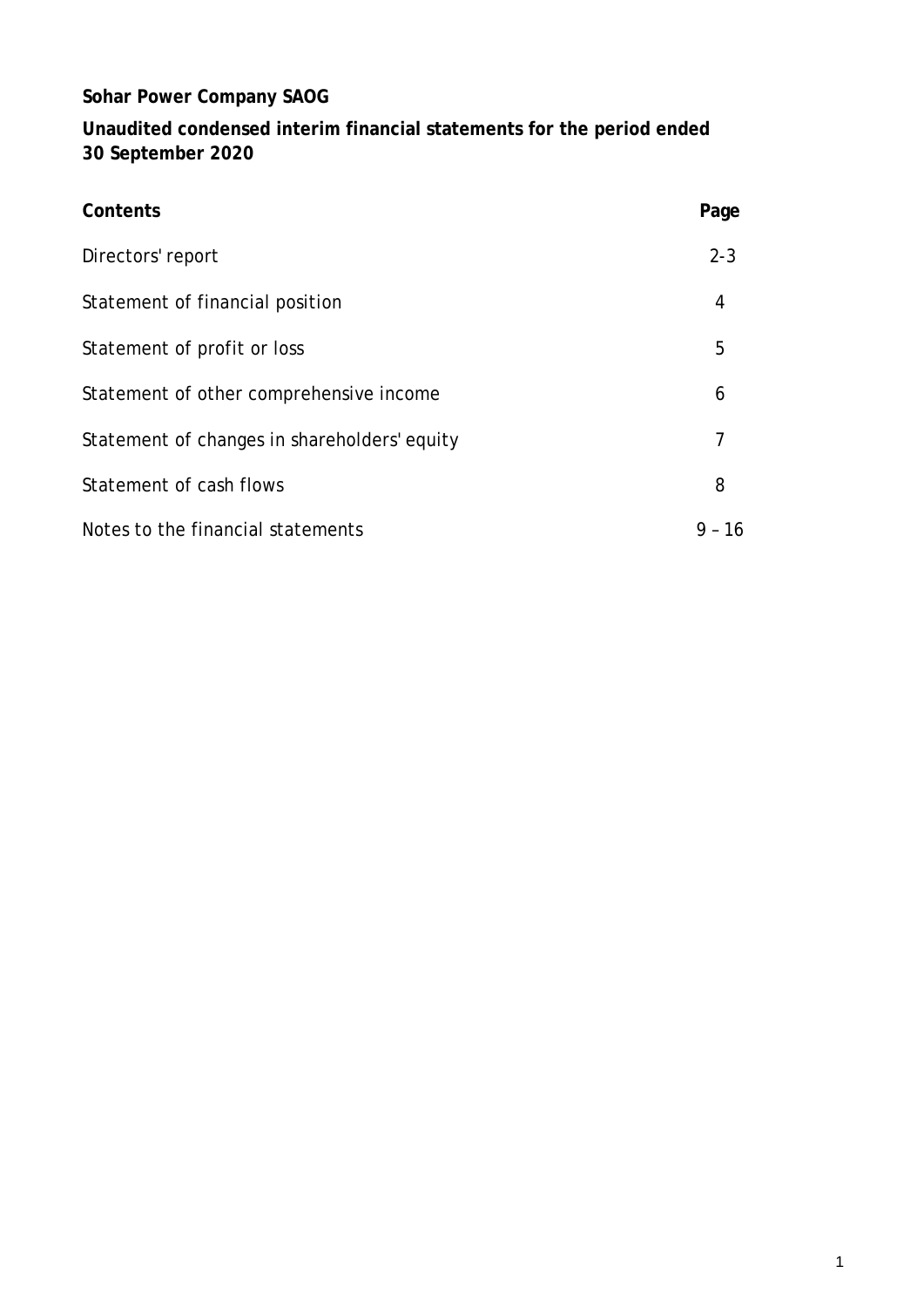

### **BOARD OF DIRECTORS' REPORT**

The Board of Directors of Sohar Power Company is pleased to submit their report together with the financial statements of the Company for the 9 month period ended September 30 2020.

September

#### **Health & Safety**

There has been no Loss Time Incident during the first 9 months of 2020 and the Health and Safety performance has been excellent. On September 30 2020, Sohar Power has accumulated 2,802 days without loss time accident.

The Company has closely monitored the situation caused by COVID-19 pandemic and the directions and decision issued by Supreme Committee dealing with the Coronavirus (COVID-19). In line with its role as an "essential service", the Company and the plant Operator have activated the Business Continuity Plan and implemented different measures to ensure the safety of the staff and the continuity of the business during the exceptional situation.

#### **Operations and Maintenance**

The plant achieved a very good reliability level of 99.45% and 98.75% for power and water respectively for the 9 month period ended September 30 2020..

The Company exported a net power of 96 GWh and delivered 0.53 million m3 of potable water to its customer. The load factor of the power plant represented 2.5% of its maximum capability and 1.3% of the water plant maximum capability. The production level is much lower than the production of 51.6% and 63.2% for the power and water plants, respectively, in the same period of the previous year. This is due to the water demand being fulfilled mainly by the new desalination plant commissioned around August 2019. The plant has been kept under preservation after undertaking the Annual performance Test in March 2020. It is available for startup as and when required to meet power and water demand.

All Gas turbines and water units underwent regular annual inspection during the last winter outage.

#### **Financial Results**

Revenues at the end of September 2020 amount to RO 21.2 million as against RO 44.1 million at the end of September 2019, reduced mainly due to lower load factor.

The Direct costs for the first 9 months have decreased from RO 29.2 million in 2019 to RO 5.9 million in 2020. The decrease in direct cost is mainly due to lower gas fuel cost due to lower consumption.

The Company recorded a net profit of RO 1.6 million during the period, compared to a net profit of RO 1.2 million in 2019.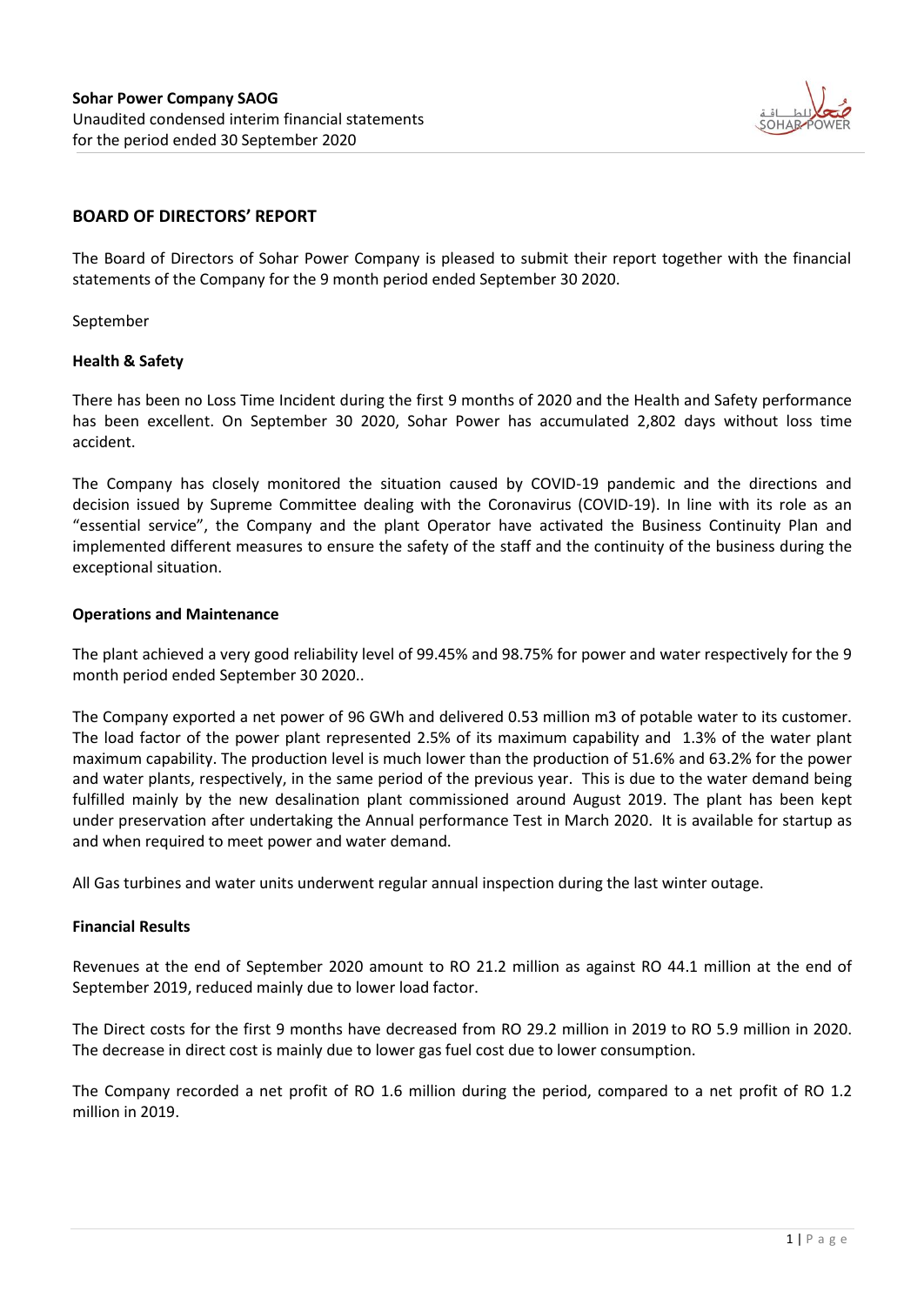

Long term loans were repaid and swaps were settled on their due dates. Year to date; a total of RO 1.9 million was repaid to the lenders under the cash sweep mechanism in place since 2015. The hedging deficit on Company's swap agreements, at the close of business at September 30 2020 was RO 4.0 million, in comparison with valuations as of December 31 2019 of RO 4.2 million. As per IFRS, hedging deficit is calculated on each balance sheet date and it represents the loss, which the Company may incur, if it opts to terminate the swap agreements on this date. However under the terms of loan agreements, the Company is not permitted to terminate its swap agreements and, as such, the loss is considered to be notional.

The term loan facilities agreement contains mandatory cash sweep prepayment provisions effective since September 30 2015, consisting in accelerating the repayment of the long term loan during the duration of the contract with our customer. As a consequence, no further amount will be available for distribution as dividend to shareholders until the full repayment of the loans.

We expect the Company to operate safely, reliably, and deliver a reliable supply of power and water to meet the dispatch instruction during the winter period started on October 1 2020.

The Company is preparing for and engaged with the development of the electricity spot market the trial of which is planned in Q1 2021.

Following the qualification and issue of RfP in October 2019, for the 2022 Power Procurement process launched by OPWP, SPC has been following the timeline in terms of submission of various documents as called for in the RfP inorder to secure a long term contract post April 2022. OPWP decision is still awaited.

**Luciano Guffantid** Chairman of the Board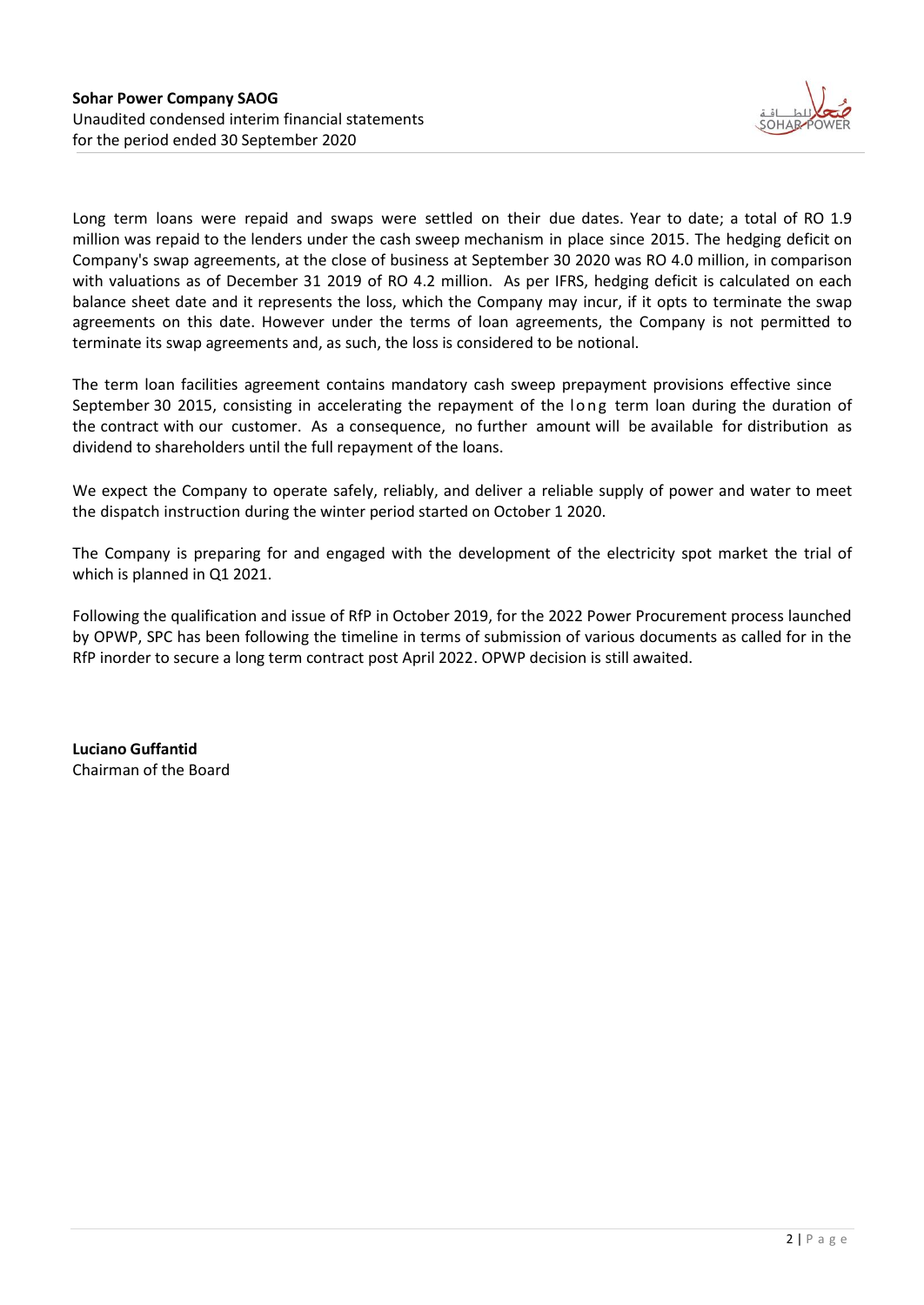### **Sohar Power Company SAOG Unaudited condensed statement of financial position as at 30 September 2020**

|                                                         | <b>Notes</b> | 30 September<br>2020 | 31 December<br>2019 | 30 September<br>2020 | 31 December<br>2019 |
|---------------------------------------------------------|--------------|----------------------|---------------------|----------------------|---------------------|
|                                                         |              | RO'000               | RO'000              | USD'000              | USD'000             |
| <b>ASSETS</b>                                           |              |                      |                     |                      |                     |
| Non-current assets                                      |              |                      |                     |                      |                     |
| Property, plant and equipment                           | 3            | 84,895               | 93,630              | 220,506              | 243,196             |
| Right-of-use assets                                     | 3            | 263                  | 376                 | 683                  | 976                 |
| Total non-current assets                                |              | 85,158               | 94,006              | 221,189              | 244,172             |
| <b>Current assets</b>                                   |              |                      |                     |                      |                     |
| Inventories                                             |              | 818                  | 705                 | 2,125                | 1,831               |
| Trade and other receivables                             | 4            | 15,970               | 14,650              | 41,481               | 38,052              |
| <b>Bank balances</b>                                    | 5            | 2,655                | 4,998               | 6,896                | 12,982              |
| <b>Total current assets</b>                             |              | 19,443               | 20,353              | 50,502               | 52,865              |
| <b>Total assets</b>                                     |              | 104,601              | 114,359             | 271,691              | 297,037             |
| <b>EQUITY AND LIABILITIES</b>                           |              |                      |                     |                      |                     |
| Capital and reserves                                    |              |                      |                     |                      |                     |
| Share capital                                           | 6            | 22,101               | 22,101              | 57,405               | 57,405              |
| Legal reserve                                           | 7            | 4,305                | 4,148               | 11,182               | 10,774              |
| <b>Accumulated Lossess</b>                              |              | (7, 764)             | (9, 177)            | (20, 166)            | (23, 830)           |
| Shareholders' equity                                    |              | 18,642               | 17,072              | 48,421               | 44,349              |
| Hedging deficit - net of tax                            | 8            | (2, 783)             | (3, 140)            | (7, 229)             | (8, 157)            |
| Total capital and reserves                              |              | 15,859               | 13,932              | 41,192               | 36,192              |
| Non-current liabilities                                 |              |                      |                     |                      |                     |
| Hedging deficit                                         | 8            | 3,973                | 4,152               | 10,319               | 10,785              |
| Non-current portion of long-term loans                  | 9            | 46,578               | 57,777              | 120,982              | 150,070             |
| Provision for decommissioning costs                     | 10           | 1,763                | 1,676               | 4,579                | 4,353               |
| Non-current Portion of defered revenue                  |              | 733                  | 1,881               | 1,904                | 4,886               |
| Non-current Portion of Lease Liability                  | 3            | 290                  | 236<br>9,261        | 753                  | 613                 |
| Deferred tax liability<br>Total non-current liabilities | 11           | 8,422<br>61,759      | 74,983              | 21,875<br>160,412    | 24,056<br>194,763   |
| <b>Current liabilities</b>                              |              |                      |                     |                      |                     |
| Current portion of long term loans                      | 9            | 9,232                | 8,649               | 23,979               | 22,465              |
| Current Portion of Lease Liability                      | 3            | 113                  | 150                 | 294                  | 390                 |
| Current Portion of defered revenue                      |              | 1,531                | 1,533               | 3,977                | 3,982               |
| Trade and other payables                                | 12           | 15,071               | 13,795              | 39,146               | 35,825              |
| Amount due to a related party                           | 13           | 212                  | 235                 | 551                  | 610                 |
| Provision for taxation                                  | 11           | 824                  | 1,082               | 2,140                | 2,810               |
| <b>Total current liabilities</b>                        |              | 26,983               | 25,444              | 70,087               | 66,082              |
| Total equity and liabilities                            |              | 104,601              | 114,359             | 271,691              | 297,037             |
| Net assets per share                                    | 19           | 0.084                | 0.077               | 0.219                | 0.201               |

These financial statements, as set out on pages 4 to 15, were approved and authorised for issue by the Board of Directors on 27th October 2020 and signed on their behalf by:

 $\frac{1}{2}$  ,  $\frac{1}{2}$  ,  $\frac{1}{2}$  ,  $\frac{1}{2}$  ,  $\frac{1}{2}$  ,  $\frac{1}{2}$  ,  $\frac{1}{2}$  ,  $\frac{1}{2}$  ,  $\frac{1}{2}$  ,  $\frac{1}{2}$  ,  $\frac{1}{2}$  ,  $\frac{1}{2}$  ,  $\frac{1}{2}$  ,  $\frac{1}{2}$  ,  $\frac{1}{2}$  ,  $\frac{1}{2}$  ,  $\frac{1}{2}$  ,  $\frac{1}{2}$  ,  $\frac{1$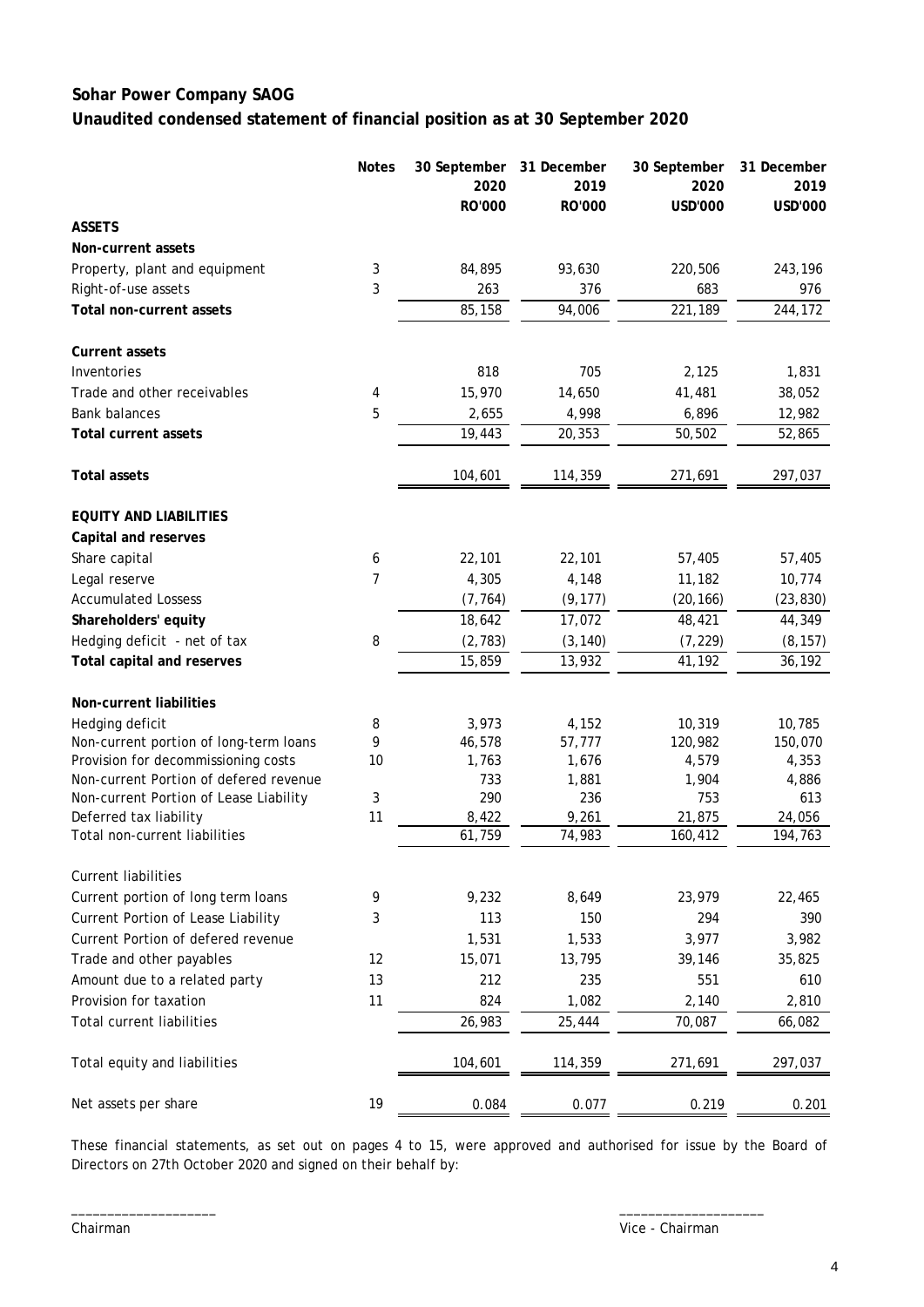**Unaudited condensed statement of profit or loss for the period ended 30 September 2020**

|                                            |              | 30 September<br>2020 | 30 September<br>2019 | 30 September<br>2020 | 30 September<br>2019 |
|--------------------------------------------|--------------|----------------------|----------------------|----------------------|----------------------|
|                                            | <b>Notes</b> | RO'000               | RO'000               | USD'000              | <b>USD'000</b>       |
| Revenue                                    | 14           | 21,224               | 44,068               | 55,127               | 114,462              |
| Cost of revenue                            | 15           | (14, 716)            | (38, 044)            | (38, 224)            | (98, 816)            |
| Gross profit                               |              | 6,508                | 6,024                | 16,903               | 15,646               |
| Other income                               | 16           | 223                  | 209                  | 579                  | 543                  |
|                                            |              | 6,731                | 6,233                | 17,482               | 16,189               |
| <b>Expenses</b>                            |              |                      |                      |                      |                      |
| General and administrative expenses        | 17           | (954)                | (681)                | (2, 477)             | (1, 770)             |
| Finance costs                              | 18           | (3, 958)             | (4, 113)             | (10, 280)            | (10,682)             |
|                                            |              | (4, 912)             | (4, 794)             | (12, 757)            | (12, 452)            |
| Profit/(loss) before tax for the period    |              | 1,819                | 1,439                | 4,725                | 3,737                |
| Income tax expense                         | 11           | (249)                | (244)                | (647)                | (632)                |
| Net profit/(loss) after tax for the period |              | 1,570                | 1,195                | 4,078                | 3,105                |
|                                            |              |                      |                      |                      |                      |
| Basic and diluted earnings per share       | 20           | 0.007                | 0.005                | 0.018                | 0.014                |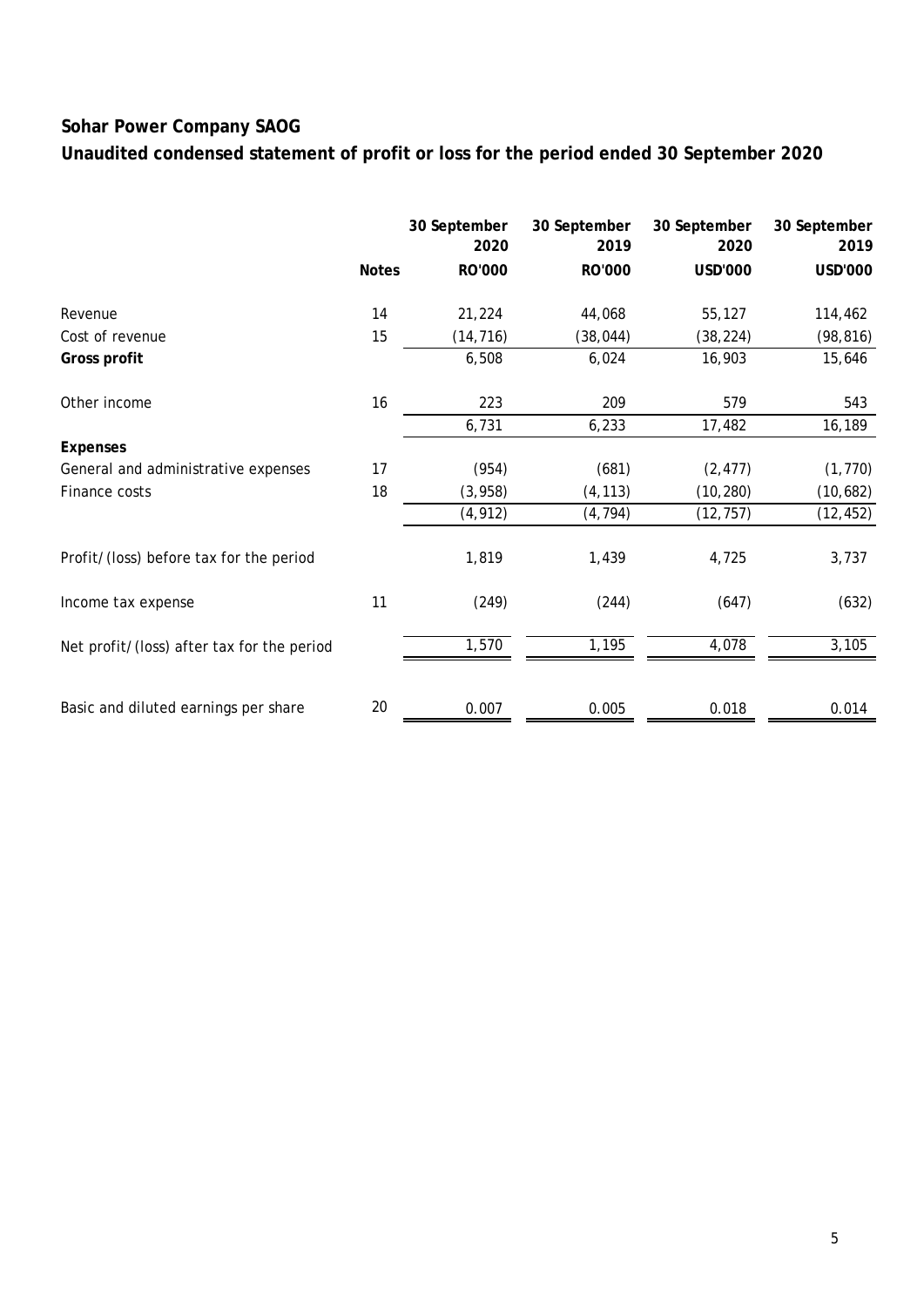# **Unaudited condensed statement of profit or loss for the period ended 30 September 2020**

|                                                     |              | 30 September<br>2020 | 30 September<br>2019 | 30 September<br>2020 | 30 September<br>2019 |
|-----------------------------------------------------|--------------|----------------------|----------------------|----------------------|----------------------|
|                                                     | <b>Notes</b> | <b>RO'000</b>        | RO'000               | <b>USD'000</b>       | USD'000              |
| Net profit/(loss) after tax for the period          |              | 1,570                | 1,195                | 4,078                | 3,105                |
| Other comprehensive income:                         |              |                      |                      |                      |                      |
| Items that may be reclassified into profit and loss |              |                      |                      |                      |                      |
| Fair value gains on interest rate swaps             |              | 155                  | (716)                | 402                  | (1, 860)             |
| Related taxation                                    | 11           |                      | 107                  | -                    | 278                  |
| Total other comprehensive income for the period     |              | 155                  | (609)                | 402                  | (1, 582)             |
| Total comprehensive income for the period           |              | 1,725                | 586                  | 4,480                | 1,523                |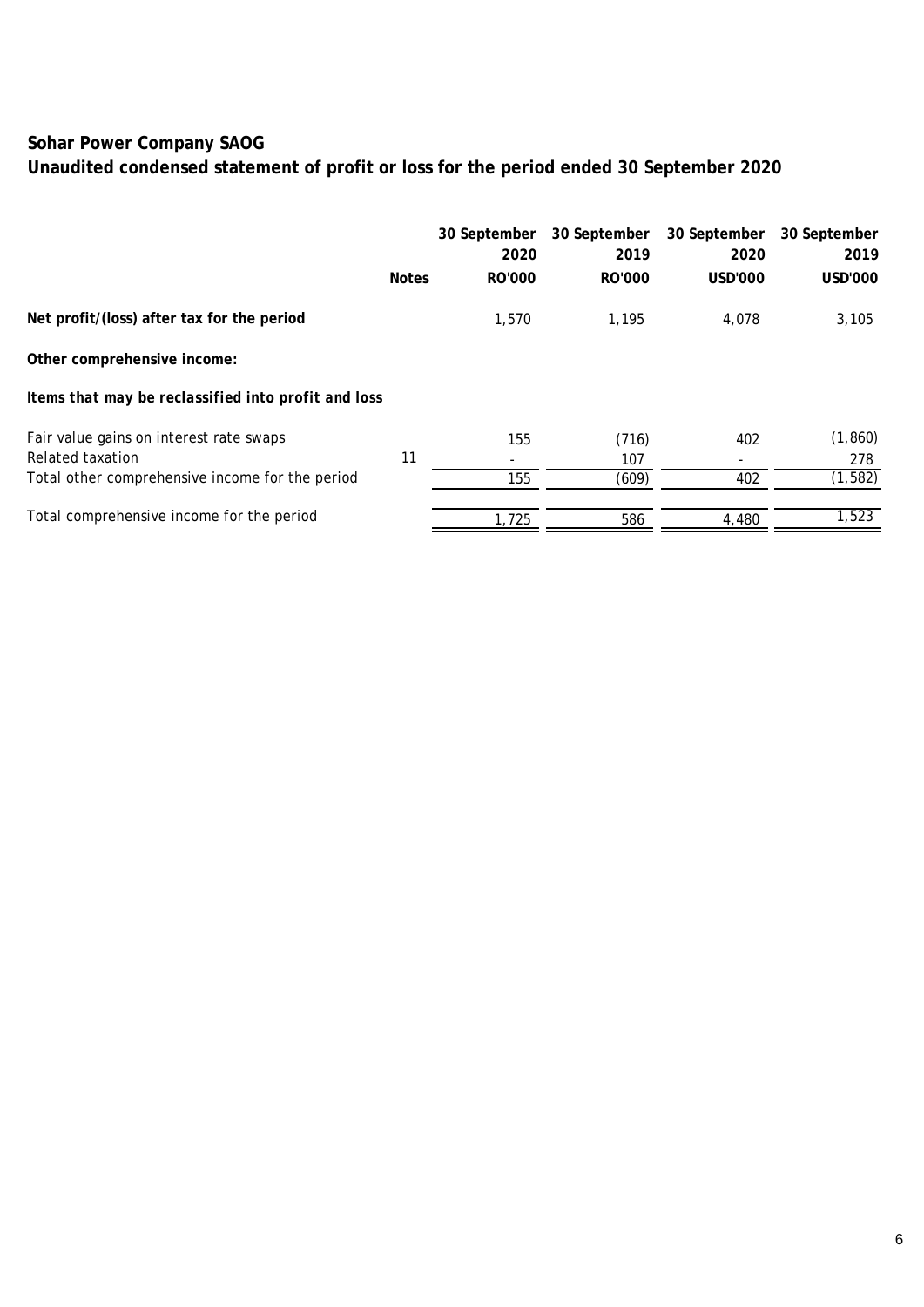**Unaudited condensed statement of changes in shareholders' equity for the period ended 30 September 2020**

|                                         | <b>Notes</b> | Share             | Legal             | Accumulated<br>Lossess   | Hedging<br>deficit | <b>Total</b> | Total                    |
|-----------------------------------------|--------------|-------------------|-------------------|--------------------------|--------------------|--------------|--------------------------|
|                                         |              | capital<br>RO'000 | reserve<br>RO'000 | RO'000                   | RO'000             | RO'000       | <b>USD'000</b>           |
| Balance beginning of the year           |              | 22,101            | 4,148             | (9, 177)                 | (3, 140)           | 13,932       | 36,192                   |
| Net profit after tax for the period     |              |                   |                   | 1,570                    |                    | 1,570        | 4,078                    |
| Other comprehensive loss for the period |              |                   |                   | $\overline{\phantom{a}}$ | 155                | 155          | 401                      |
| Transferred to legal reserve            | 7            |                   | 157               | (157)                    |                    |              |                          |
| Ineffective portion of cash flow hedge  |              |                   |                   |                          | 202                | 202          | 521                      |
| At 30 September 2020                    |              | 22,101            | 4,305             | (7, 764)                 | (2, 783)           | 15,859       | 41,192                   |
|                                         |              |                   |                   |                          |                    |              |                          |
| Balance at 1 January 2019 (as restated) |              | 22,101            | 4,032             | (10, 216)                | (3, 514)           | 12,403       | 32,222                   |
| Net profit for the year                 |              |                   |                   | 1,155                    |                    | 1,155        | 2,999                    |
| Other comprehensive income for the year |              |                   |                   |                          | 180                | 180          | 467                      |
| Transferred to legal reserve            | 7            |                   | 116               | (116)                    |                    |              | $\overline{\phantom{a}}$ |
| Ineffective portion of cash flow hedge  |              |                   |                   |                          | 194                | 194          | 504                      |
| At 31 December 2019                     |              | 22,101            | 4,148             | (9, 177)                 | (3, 140)           | 13,932       | 36,192                   |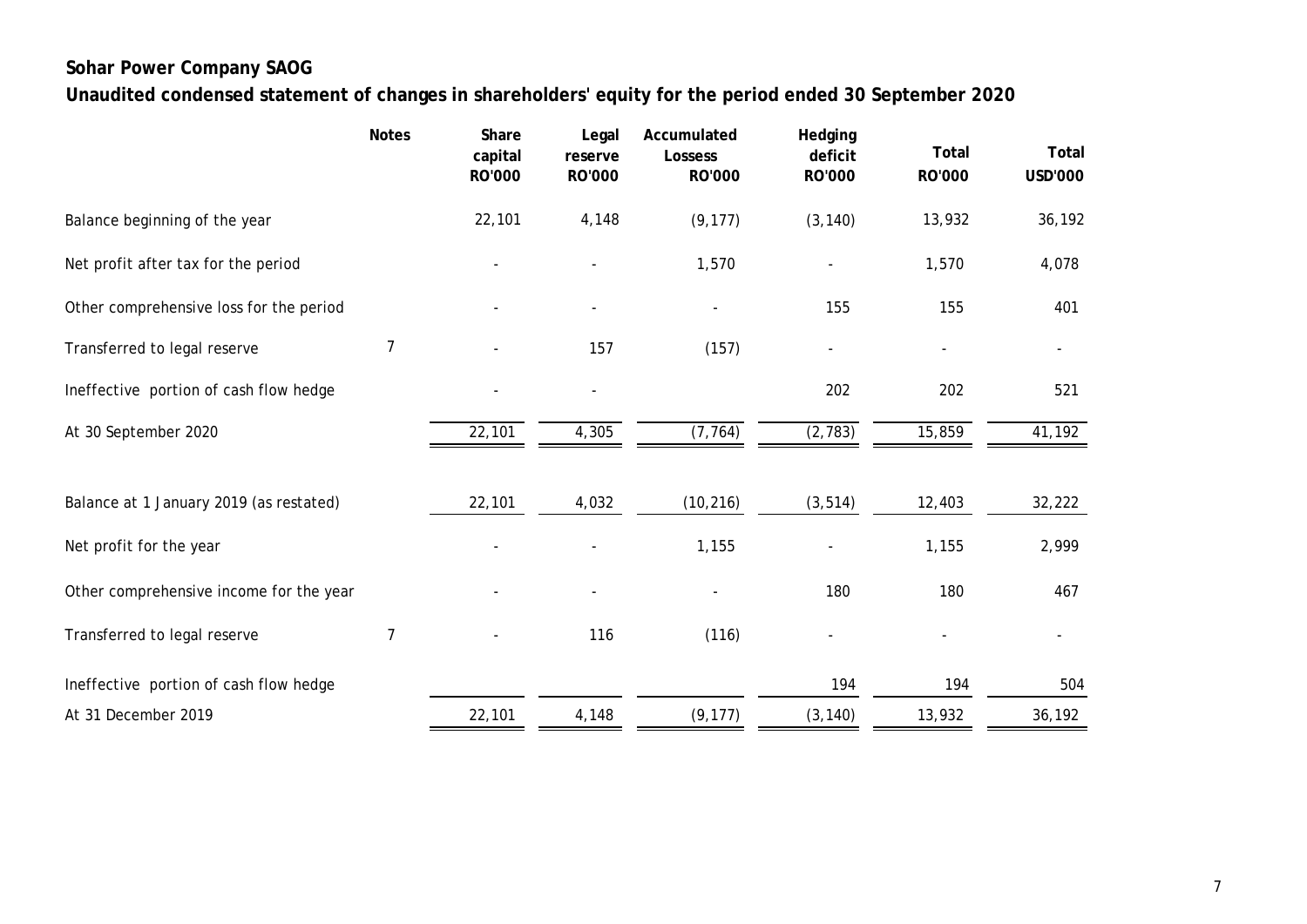# **Unaudited condensed statement of cash flows for the period ended 30 September 2020**

|                                                    | <b>Notes</b> |              |              |                |              |
|----------------------------------------------------|--------------|--------------|--------------|----------------|--------------|
|                                                    |              | 30 September | 30 September | 30 September   | 30 September |
|                                                    |              | 2020         | 2019         | 2020           | 2019         |
|                                                    |              | RO'000       | RO'000       | <b>USD'000</b> | USD'000      |
| Operating activities                               |              |              |              |                |              |
| Cash receipts from customers                       |              | 18,759       | 34,505       | 48,724         | 89,623       |
| Cash paid to suppliers and employees               |              | (4, 177)     | (23, 392)    | (10, 849)      | (60, 758)    |
| Cash generated from operations                     |              | 14,582       | 11,113       | 37,875         | 28,865       |
| Interest paid                                      |              | (4, 807)     | (5, 820)     | (12, 486)      | (15, 117)    |
| Taxation                                           |              | (1, 346)     | (1, 140)     | (3, 496)       | (2,961)      |
| Net cash provided by operating activities          |              | 8,429        | 4,153        | 21,893         | 10,787       |
| Investing activities                               |              |              |              |                |              |
| Purchase of property, plant and equipment          | 3            | (2)          | (18)         | (5)            | (47)         |
| Net cash used in investing activities              |              | (2)          | (18)         | (5)            | (47)         |
| <b>Financing activities</b>                        |              |              |              |                |              |
| Net movement in long-term loans                    |              | (10, 770)    | (10, 504)    | (27, 974)      | (27, 283)    |
| Net cash used in financing activities              |              | (10, 770)    | (10, 504)    | (27, 974)      | (27, 283)    |
| Net increase/decrease in cash and cash equivalents |              | (2, 343)     | (6, 369)     | (6,086)        | (16, 543)    |
| Cash and cash equivalents, beginning of the period |              | 4,998        | 7,911        | 12,982         | 20,548       |
| Cash and cash equivalents, end of the period       | 5            | 2,655        | 1,542        | 6,896          | 4,005        |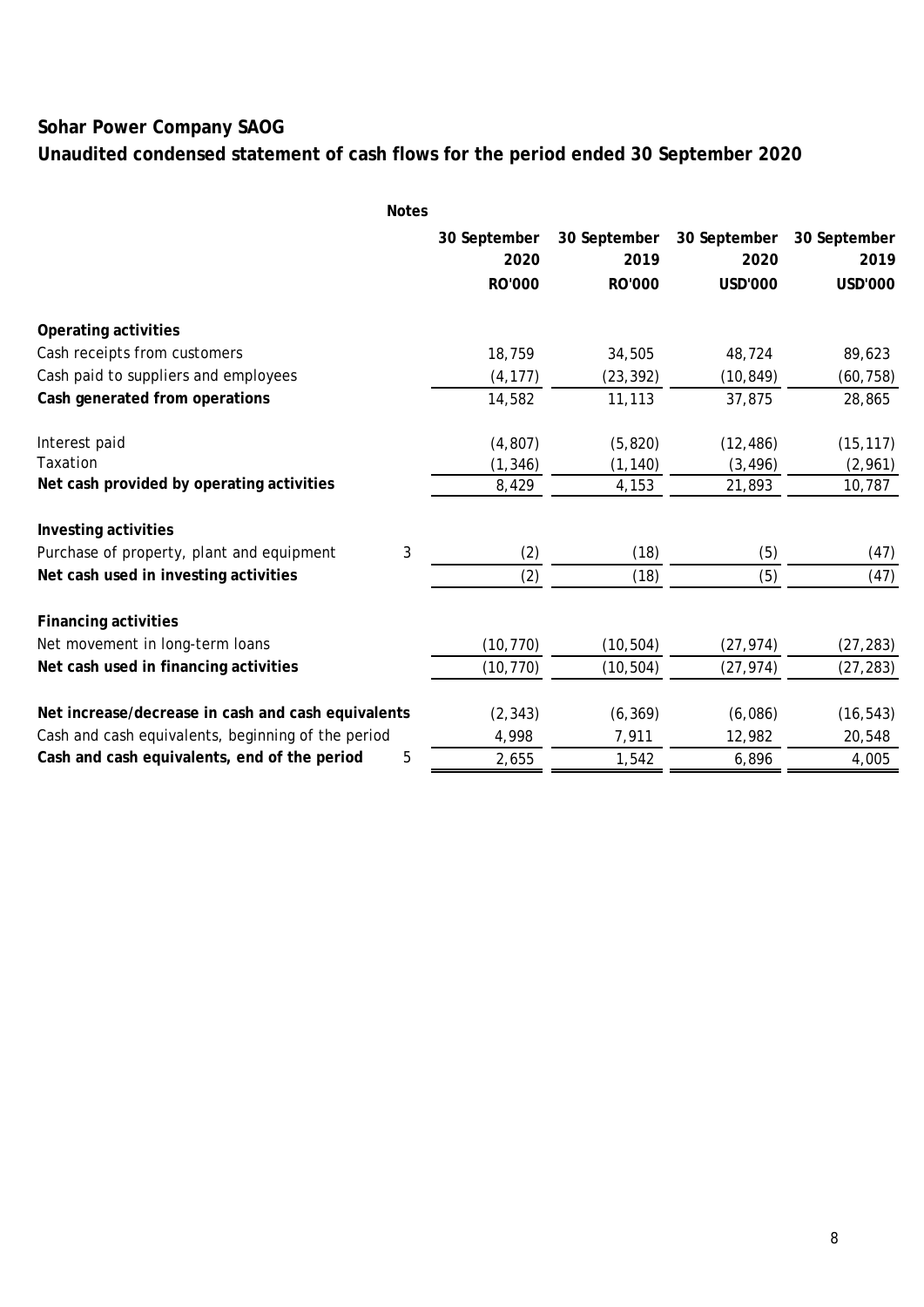### **1 Legal status and activities**

Sohar Power Company SAOG ("the Company") was initially registered as a closed joint stock company in the Sultanate of Oman on 17 July 2004. The Company was incorporated on 22 June 2004. The Company has been established to build and operate a 585 megawatt (MW) electricity generating station and 33 Million Imperial Gallon per day of water desalination plant at Sohar. The commercial operation date ("COD") has been determined to be 28 May 2007. The shareholders in the Extra-ordinary General Meeting held on 23 March 2008 resolved to convert the company from a closed joint stock company into a public joint stock company.

The Company's principal place of business is located at Sohar, Sultanate of Oman.

### **2 Basis of preparation and significant accounting polices**

### Basis of preparation

### *a) Statement of compliance*

These condensed interim financial statements have been prepared in accordance with IAS 34 Interim Financial Reporting, applicable requirements of the Oman Commercial Companies Law of 2019 ("CCL") and disclosure requirements of the Capital Market Authority of the Sultanate of Oman ("CMA"). Selected explanatory notes are included to explain events and transactions that are significant to an understanding of the changes in financial position and performance of the Company since the last annual financial statements as at and for the year ended 31 December 2019. The condensed interim financial statements do not include all information required for full annual financial statements prepared in accordance with International Financial Reporting Standards (IFRSs).

### *(b) Basis of measurement*

These condensed interim financial statements are prepared on historical cost basis except for provision for asset retirement obligation and deferred finance costs which are measured at amortised cost and certain financial instruments which are measured at fair value.

### *(c) Use of estimates and judgements*

The preparation of the financial statements in conformity with IFRSs requires the management to make judgements, estimates and assumptions that affect the application of accounting policies and the reported amounts of assets, liabilities, income and expenses. Actual results may differ from these estimates. Estimates and underlying assumptions are reviewed on an ongoing basis. Revisions to accounting estimates are recognised in the period in which the estimates are revised and in any future periods affected.

### Significant accounting policies

The significant accounting policies applied by the Company in these condensed interim financial statements are consistent with those applied by the Company in its financial statements as at and for the year ended 31 December 2019.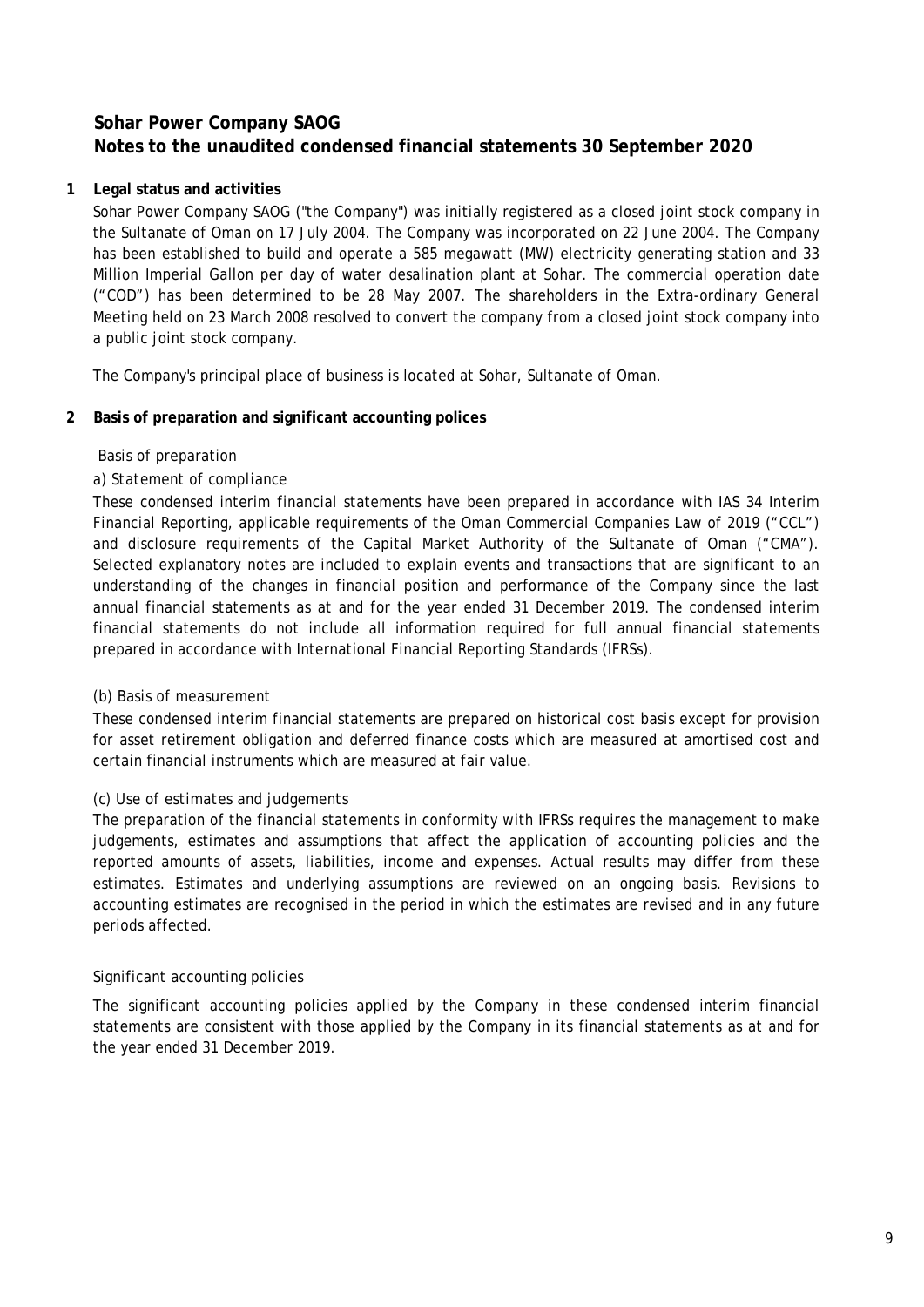### **3 Property, plant and equipment**

(a) The movement in property, plant and equipment is as set out below:

| September 2020              | <b>Buildings</b> | Plant and<br>machinery | Technical<br>parts | Other<br>assets | Decommissioning<br>assets | Capital work-<br>in-progress | Total<br>RO'000 | Total<br><b>USD'000</b> |
|-----------------------------|------------------|------------------------|--------------------|-----------------|---------------------------|------------------------------|-----------------|-------------------------|
| Cost                        |                  |                        |                    |                 |                           |                              |                 |                         |
| 1 January 2020              | 7,027            | 189,443                | 5,049              | 26              | 777                       | 282                          | 202,604         | 526,244                 |
| Additions during the period |                  |                        | 2                  | ۰               | $\overline{\phantom{a}}$  |                              | 2               | 5                       |
| At 30 September 2020        | 7,027            | 189,443                | 5,051              | 26              | 777                       | 282                          | 202,606         | 526,249                 |
| Accumulated depreciation    |                  |                        |                    |                 |                           |                              |                 |                         |
| 1 January 2020              | 3,820            | 102,182                | 2,618              | 25              | 327                       |                              | 108,972         | 283,044                 |
| Charge for the period       | 303              | 8,194                  | 223                |                 | 19                        | $\overline{\phantom{a}}$     | 8,739           | 22,699                  |
| At 30 September 2020        | 4,123            | 110,376                | 2,841              | 25              | 346                       | $\overline{a}$               | 117,711         | 305,743                 |
| Net book amount             |                  |                        |                    |                 |                           |                              |                 |                         |
| At 30 September 2020        | 2,904            | 79,067                 | 2,210              |                 | 431                       | 282                          | 84,895          | 220,506                 |

(b) Land on which the power station, building and auxiliaries are constructed has been sub-leased from Sohar Industrial Port Company SAOC for a period of 15 years from the COD. The sub-lease is further extendable for another 15 years. Lease rent is paid at the rate of approximately RO 64,000 (USD 165,000) per annum.

(c) Property, plant and equipment are mortgaged against long-term loan facilities (Note 9) availed by the Company.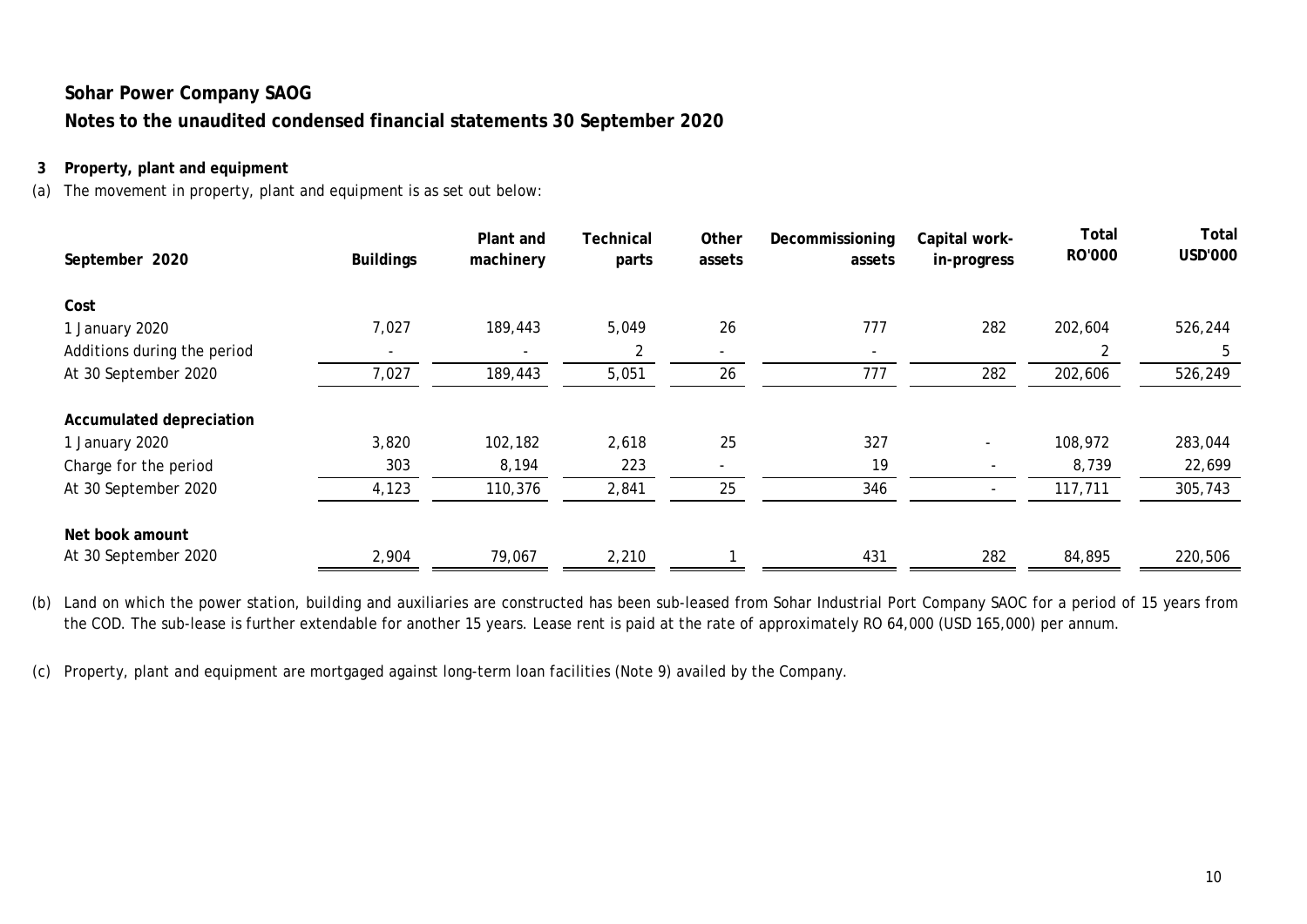|   |                                           | 30 September | 31 December | 30 September   | 31 December    |
|---|-------------------------------------------|--------------|-------------|----------------|----------------|
| 3 | Right-of-use assets and lease liability:  | 2020         | 2019        | 2020           | 2019           |
|   | Right-of-use assets                       | RO'000       | RO'000      | USD'000        | <b>USD'000</b> |
|   | At 1 January 2020                         | 376          | 526         | 976            | 1,366          |
|   | Depreciation Charges (note 15)            | (113)        | (150)       | (294)          | (390)          |
|   |                                           | 263          | 376         | 682            | 976            |
|   | Lease Liability                           |              |             |                |                |
|   | At 1 January 2020                         | 386          | 526         | 1,003          | 1,366          |
|   | Finance Charge                            | 67           | 26          | 174            | 68             |
|   | Payments During the year                  | (50)         | (166)       | (130)          | (431)          |
|   |                                           | 403          | 386         | 1,047          | 1,003          |
|   | <b>Current Portion</b>                    | (113)        | (150)       | (294)          | (390)          |
|   | Non-current portion                       | 290          | 236         | 753            | 613            |
|   |                                           |              |             |                |                |
| 4 | Trade and other receivables               | 30 September | 31 December | 30 September   | 31 December    |
|   |                                           | 2020         | 2019        | 2020           | 2019           |
|   |                                           | RO'000       | RO'000      | <b>USD'000</b> | <b>USD'000</b> |
|   | Trade receivables                         | 15,114       | 13,418      | 39,257         | 34,852         |
|   | Advances and prepayments                  | 418          | 237         | 1,086          | 616            |
|   | Other advances                            | 438          | 995         | 1,138          | 2,584          |
|   |                                           | 15,970       | 14,650      | 41,481         | 38,052         |
| 5 | Cash and cash equivalents                 |              |             |                |                |
|   | For the purposes of the statement of cash | 30 September | 31 December | 30 September   | 31 December    |
|   | flows, cash and cash equivalents comprise | 2020         | 2019        | 2020           | 2019           |
|   | the following:                            | RO'000       | RO'000      | <b>USD'000</b> | <b>USD'000</b> |
|   | Current account balances with banks       | 2,655        | 4,998       | 6,896          | 12,982         |
|   |                                           | 2,655        | 4,998       | 6,896          | 12,982         |

The current account balances with banks are non-interest bearing.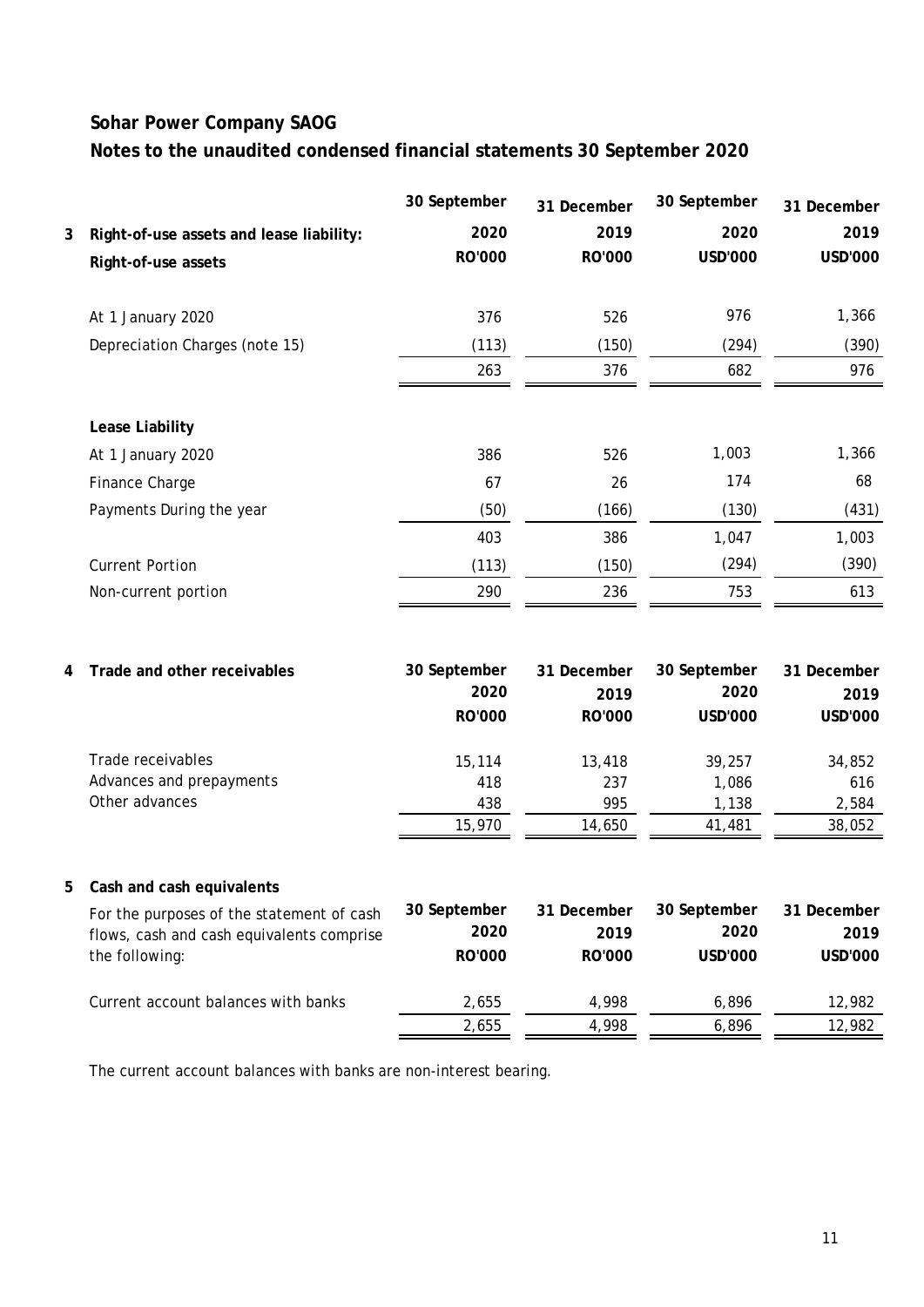### **6 Share capital**

The authorised, issued and fully paid-up share capital of the Company as registered with the Ministry of Commerce and Industry is as follows:

|                                        | 30 September | 31 December | 30 September | 31 December |
|----------------------------------------|--------------|-------------|--------------|-------------|
|                                        | 2020         | 2019        | 2020         | 2019        |
|                                        | RO'000       | RO'000      | USD'000      | USD'000     |
| Authorised share capital of            |              |             |              |             |
| 600,000,000 shares of RO 0.100         | 60,000       | 60,000      | 156,000      | 156,000     |
|                                        |              |             |              |             |
| Issued and fully paid-up share capital |              |             |              |             |
| of 221,010,000 shares of RO 0.100      | 22,101       | 22,101      | 57,405       | 57,405      |

At the end of the period, shareholders who own 10% or more of the Company's share capital and the number of shares they hold are as follows:

| Name of the shareholders             | Percentage<br>share holding<br>30 September<br>2020 | Number of<br>shares held<br>31 December<br>2019 | Percentage<br>share holding<br>30 September<br>2020 | No of shares<br>held<br>31 December<br>2019 |
|--------------------------------------|-----------------------------------------------------|-------------------------------------------------|-----------------------------------------------------|---------------------------------------------|
| Kahrabel FZE                         | 35%                                                 | 77,353,500                                      | 35%                                                 | 77,353,500                                  |
| MENA Sohar 1SPV LTD                  | 20%                                                 | 44,202,000                                      | 20%                                                 | 44,202,000                                  |
| Civil Service Employees Pension Fund | 15%                                                 | 33, 151, 500                                    | 15%                                                 | 33, 151, 500                                |

### **7 Legal reserve**

In accordance with the provisions of the Commercial Companies Law 2019, of the Sultanate of Oman, an amount equivalent to 10% of the Company's net profit before appropriations is required to be transferred to a nondistributable reserve until such time as a minimum of one-third of the issued and fully paid-up share capital is set aside. During the current period RO 157,000 transferred to legal reserve. (2019 RO 116,000.)

### **8 Hedging deficit**

In accordance with IFRS the hedge is tested quarterly for its effectiveness on the basis of clean fair values from the swap banks, and consequently effective and ineffective portions, if any, are recognised in the statement of changes in shareholders' equity and statement of profit or loss, respectively.

| 9. | Long-term loans                          | 30 September  | 31 December   | 30 September | 31 December |
|----|------------------------------------------|---------------|---------------|--------------|-------------|
|    |                                          | 2020          | 2019          | 2020         | 2019        |
|    |                                          | <b>RO'000</b> | <b>RO'000</b> | USD'000      | USD'000     |
|    | Base facility                            | 47.235        | 56.267        | 122,688      | 146,148     |
|    | Repayment facility                       | 9.086         | 10,823        | 23,600       | 28,112      |
|    | Less: Current portion of long-term loans | (9, 232)      | (8,649)       | (23, 979)    | (22, 465)   |
|    |                                          | 47,089        | 58,441        | 122,309      | 151,795     |
|    | Less: deferred financing costs           | (511)         | (664)         | (1, 327)     | (1, 725)    |
|    | Non-current portion of long-term loans   | 46,578        | 57,777        | 120,982      | 150,070     |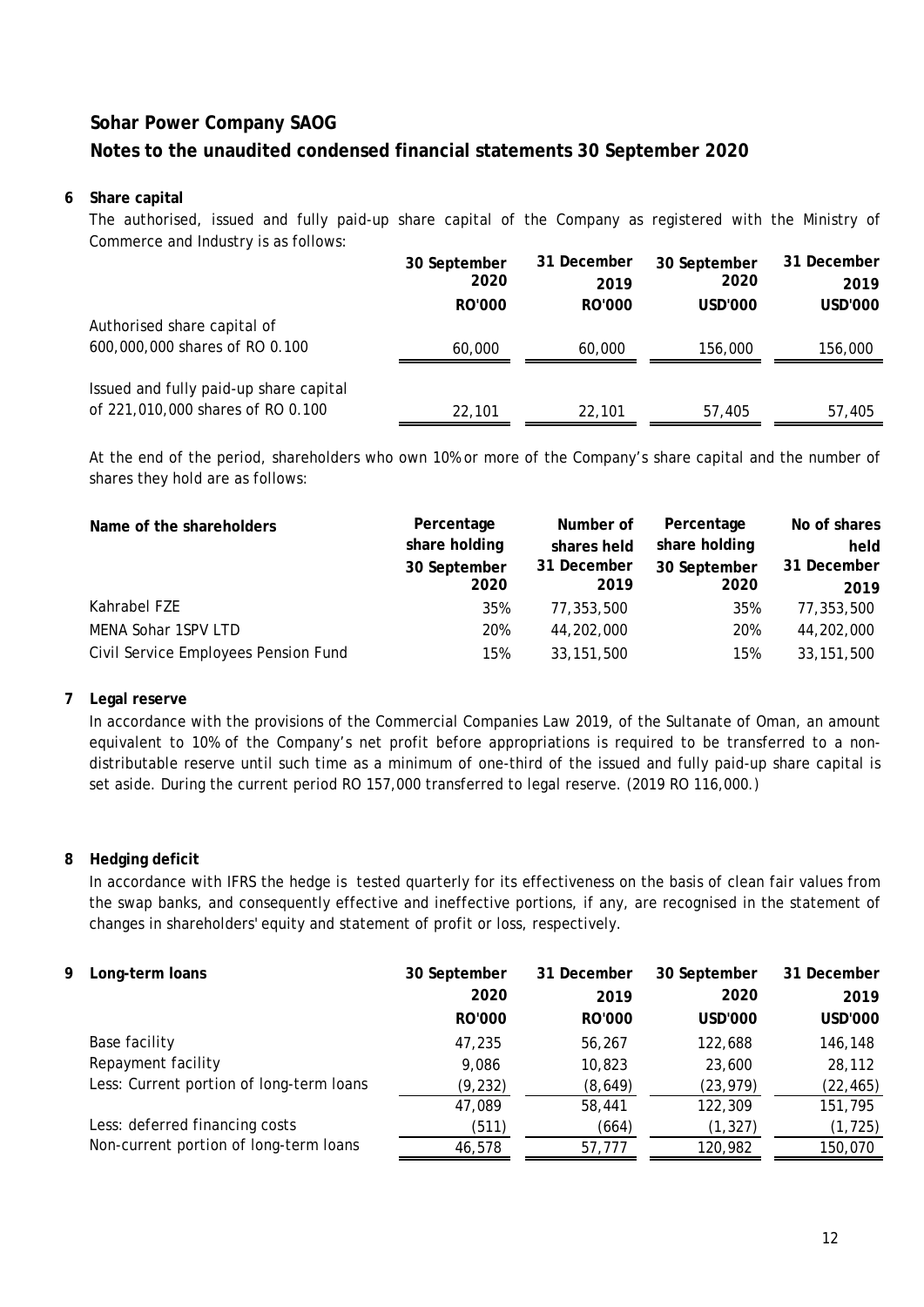### **Notes to the unaudited condensed financial statements 30 September 2020 Syndicated facilities**

The Company has syndicated long-term loan facilities ("syndicated facilities") in the aggregate maximum amount of approximately USD 455 million. HSBC Bank plc is the facility agent ("Facility Agent") for administration and monitoring of the overall loan facilities. HSBC Bank USA – National Association and Bank Muscat has respectively been appointed as the off-shore security trustee and on-shore security agent for the secured finance parties.

| 10 Provision for decommissioning costs | 30 September<br>2020 | 31 December<br>2019 | 30 September<br>2020 | 31 December<br>2019 |
|----------------------------------------|----------------------|---------------------|----------------------|---------------------|
|                                        | <b>RO'000</b>        | <b>RO'000</b>       | <b>USD'000</b>       | USD'000             |
| At the beginning of the year           | 1.676                | 1.577               | 4.353                | 4,096               |
| Unwinding of discount on               |                      |                     |                      |                     |
| decommissioning costs (Note 18)        | 87                   | 99                  | 226                  | 257                 |
| At the end of the year                 | 1,763                | 1.676               | 4.579                | 4,353               |

#### **11 Income tax**

The Company is subject to income tax in accordance with the income tax law of the Sultanate of Oman at the tax rate of 15% on taxable profits.

#### **12 Trade and other payables**

| Trade payables              | 13,132 | 11,495 | 34,109 | 29,854 |
|-----------------------------|--------|--------|--------|--------|
| Accruals and other payables | 1.939  | 2.300  | 5.037  | 5.971  |
|                             | 15,071 | 13,795 | 39.146 | 35,825 |

#### **13 Related party transactions and balances**

The Company, in the ordinary course of business, deals with parties, which fall within the definition of 'related parties' as contained in IAS 24. The management believes that such transactions are not materially different from those that could be obtained from unrelated parties.

| Significant transactions during the                                     | 30 September  | 30 September  | 30 September   | 30 September |
|-------------------------------------------------------------------------|---------------|---------------|----------------|--------------|
| period with related parties are as                                      | 2020          | 2019          | 2020           | 2019         |
| follows:                                                                | <b>RO'000</b> | <b>RO'000</b> | <b>USD'000</b> | USD'000      |
| Services provided by Sohar Operations and<br>Maintenance Co. LLC (SOMC) | 2,934         | 3,068         | 7,621          | 3,874        |
| Services provided by Power Management                                   |               |               |                |              |
| Co. LLC                                                                 |               |               |                |              |
| - Management fees                                                       | 116           | 77            | 301            | 200          |
| - Other administrative expenses                                         | 270           | 159           | 701            | 413          |
| Services provided by Suez - Tractebel S.A.                              | 193           | 137           | 501            | 357          |
| International Power S.A.-PS Guarantee Fee                               | 291           | 233           | 756            | 581          |
| Key management remuneration                                             | 144           | 135           | 374            | 351          |
| Directors' meeting attendance fees                                      | 20            | 25            | 52             | 44           |
| Electrabel S.A. - guarantee fee                                         | 58            | 41            | 151            | 36           |
| MENA Sohar 1SPV LTD - LC fee                                            | 24            | 18            | 62             | 21           |
| SOGEX Oman LLC - LC fee                                                 | 6             | 4             | 16             | 10           |
| MOD Pension Fund - LC fee                                               | 6             | 4             | 16             | 10           |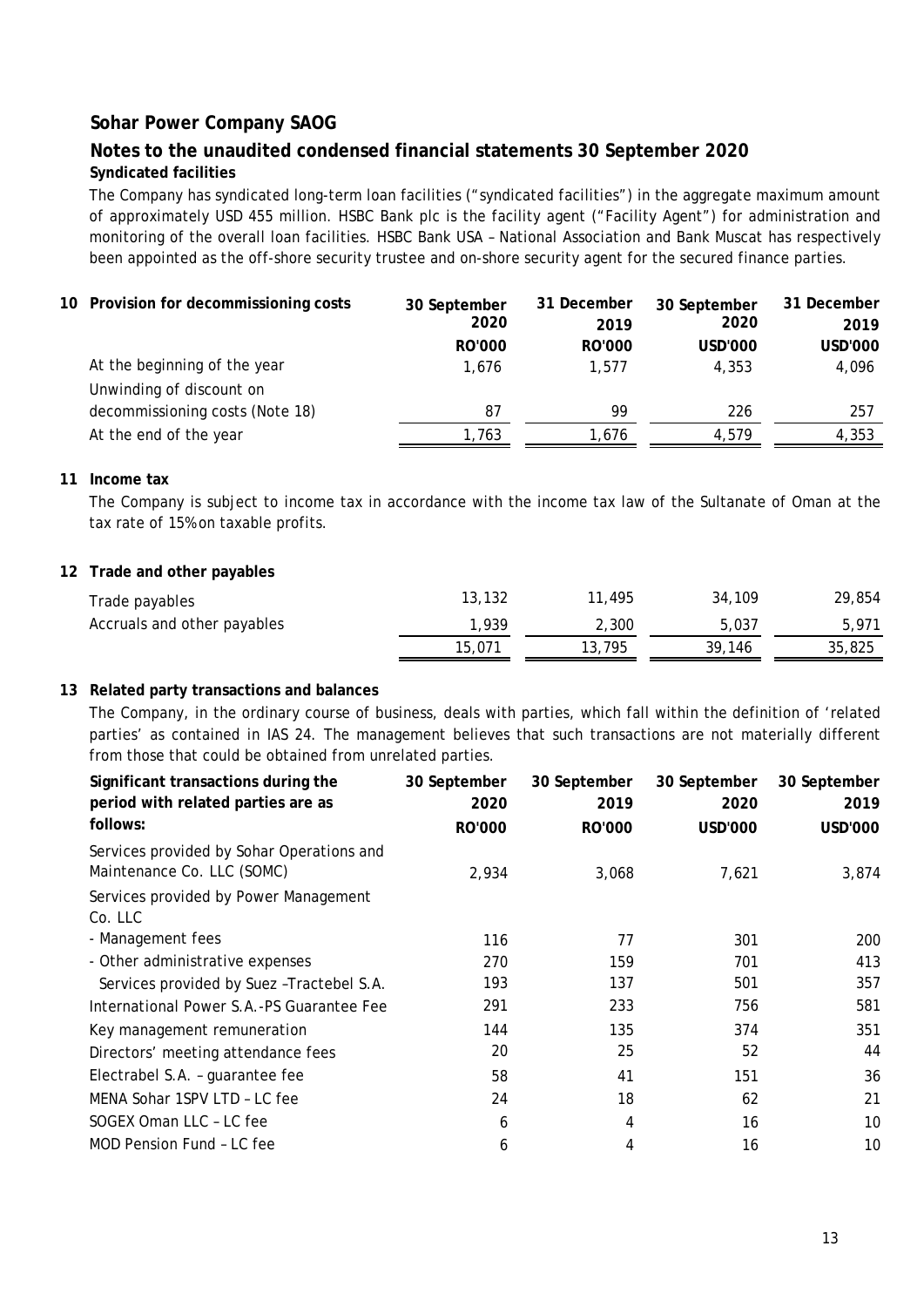### **Notes to the unaudited condensed financial statements 30 September 2020**

A summary of the related party balances as at 30 September 2020 is as follows:

| Amounts due to a related party   | 30 September  | 31 December | 30 September | 31 December |
|----------------------------------|---------------|-------------|--------------|-------------|
|                                  | 2020          | 2019        | 2020         | 2019        |
|                                  | <b>RO'000</b> | RO'000      | USD'000      | USD'000     |
| Sohar Operations and Maintenance |               |             |              |             |
| Co. LLC                          | 212           | 235         | 551          | 610         |
|                                  | 212           | 235         | 551          | 610         |

The balances due to related parties are unsecured, bear no interest, have no fixed repayment terms and have been disclosed separately in the statement of financial position.

### **14 Revenue**

|                                   | 30 September | 30 September | 30 September | 30 September |
|-----------------------------------|--------------|--------------|--------------|--------------|
|                                   | 2020         | 2019         | 2020         | 2019         |
|                                   | RO'000       | RO'000       | USD'000      | USD'000      |
| Power and water revenue           | 20.075       | 43.124       | 52,143       | 112,010      |
| Transferred from deferred revenue | 1,149        | 944          | 2.984        | 2,452        |
|                                   | 21,224       | 44,068       | 55,127       | 114,462      |

### **15 Cost of revenue**

|    |                                              | 30 September<br>2020 | 30 September<br>2019 | 30 September<br>2020 | 30 September<br>2019 |
|----|----------------------------------------------|----------------------|----------------------|----------------------|----------------------|
|    |                                              | RO'000               | <b>RO'000</b>        | <b>USD'000</b>       | USD'000              |
|    | Fuel gas                                     | 1,476                | 23,503               | 3,834                | 61,047               |
|    | Operations and maintenance costs             | 2,934                | 4,322                | 7,621                | 11,226               |
|    | Depreciation                                 | 8,738                | 8,832                | 22,696               | 22,940               |
|    | Depreciation relating to right-of-use assets |                      |                      |                      |                      |
|    | (Note 3)                                     | 113                  |                      | 294                  |                      |
|    | Seawater extraction                          | 589                  | 577                  | 1,530                | 1,499                |
|    | Other operating expenses                     | 866                  | 810                  | 2,249                | 2,104                |
|    |                                              | 14,716               | 38,044               | 38,224               | 98,816               |
| 16 | Other income                                 |                      |                      |                      |                      |
|    |                                              | 30 September<br>2020 | 30 September<br>2019 | 30 September<br>2020 | 30 September<br>2019 |
|    |                                              | <b>RO'000</b>        | <b>RO'000</b>        | <b>USD'000</b>       | <b>USD'000</b>       |
|    | Reimursement of extra tax payable            | 223                  | 209                  | 579                  | 543                  |
|    |                                              | 223                  | 209                  | 579                  | 543                  |
|    |                                              |                      |                      |                      |                      |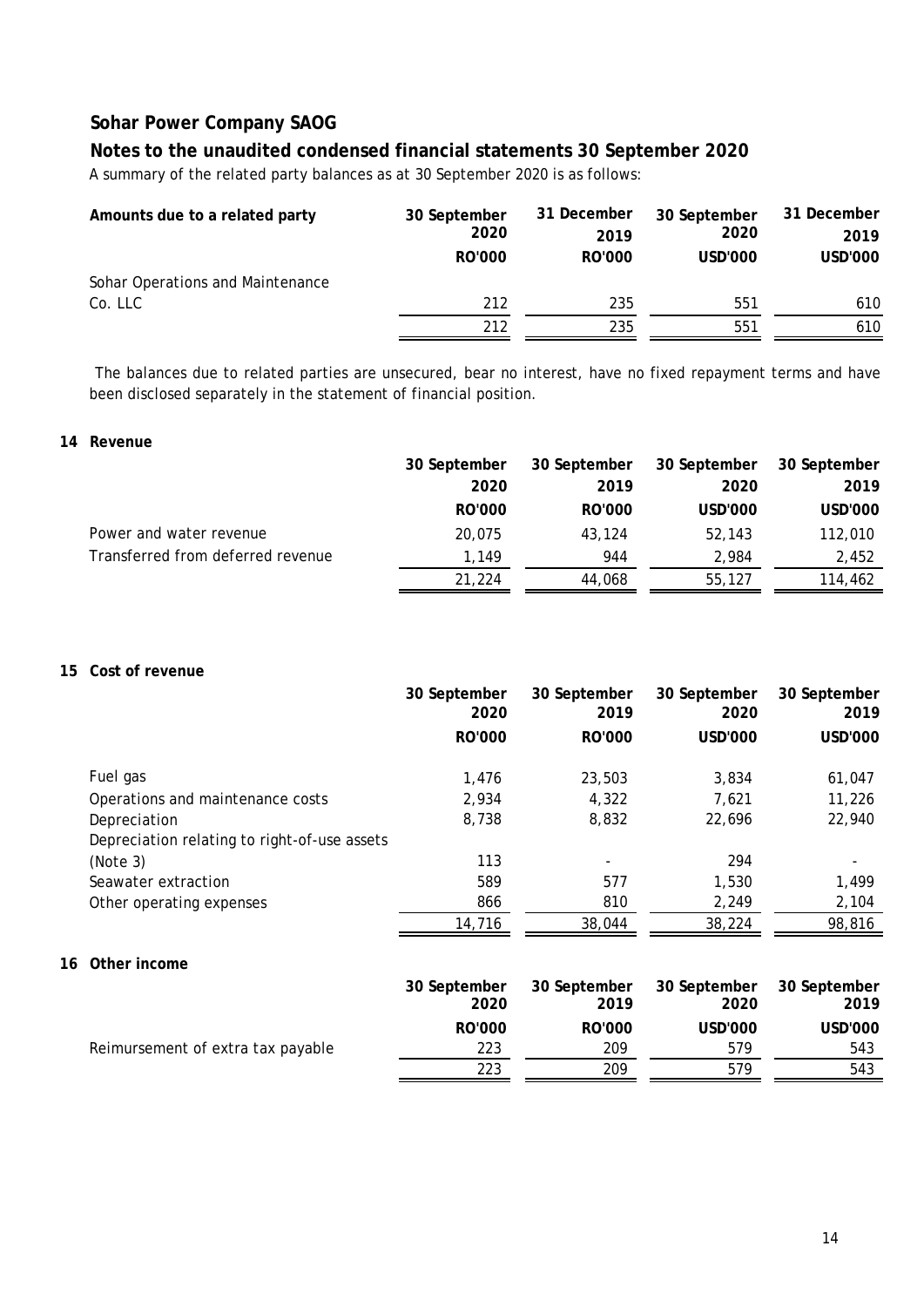| 17 | General and administrative expenses      | 30 September<br>2020 | 30 September<br>2019 | 30 September<br>2020 | 30 September<br>2019 |
|----|------------------------------------------|----------------------|----------------------|----------------------|----------------------|
|    |                                          | <b>RO'000</b>        | <b>RO'000</b>        | <b>USD'000</b>       | <b>USD'000</b>       |
|    | Management fees                          | 116                  | 116                  | 300                  | 300                  |
|    | Directors' meeting attendance fees       |                      |                      |                      |                      |
|    | and remuneration                         | 20                   | 27                   | 52                   | 70                   |
|    | Legal and professional fees              | 47                   | 90                   | 122                  | 234                  |
|    | Staff costs                              | 23                   | 22                   | 60                   | 57                   |
|    | Other administrative expenses            | 748                  | 426                  | 1,943                | 1,109                |
|    |                                          | 954                  | 681                  | 2,477                | 1,770                |
| 18 | Finance costs                            |                      |                      |                      |                      |
|    | Interest on net settlement of swaps      | 1,806                | 1,319                | 4,691                | 3,425                |
|    | Interest on base facility                | 1,055                | 1,801                | 2,740                | 4,677                |
|    | Interest on repayment facility           | 203                  | 346                  | 527                  | 899                  |
|    | Ineffective portion of changes in fair   |                      |                      |                      |                      |
|    | value of cash flow hedges                | 202                  | 43                   | 525                  | 112                  |
|    | Amortisation of deferred financing costs | 153                  | 171                  | 397                  | 444                  |
|    | Other financial charges                  | 452                  | 358                  | 1,174                | 930                  |
|    | Unwinding of discount on                 |                      |                      |                      |                      |
|    | decommissioning costs (note 10)          | 87                   | 75                   | 226                  | 195                  |
|    |                                          | 3,958                | 4,113                | 10,280               | 10,682               |